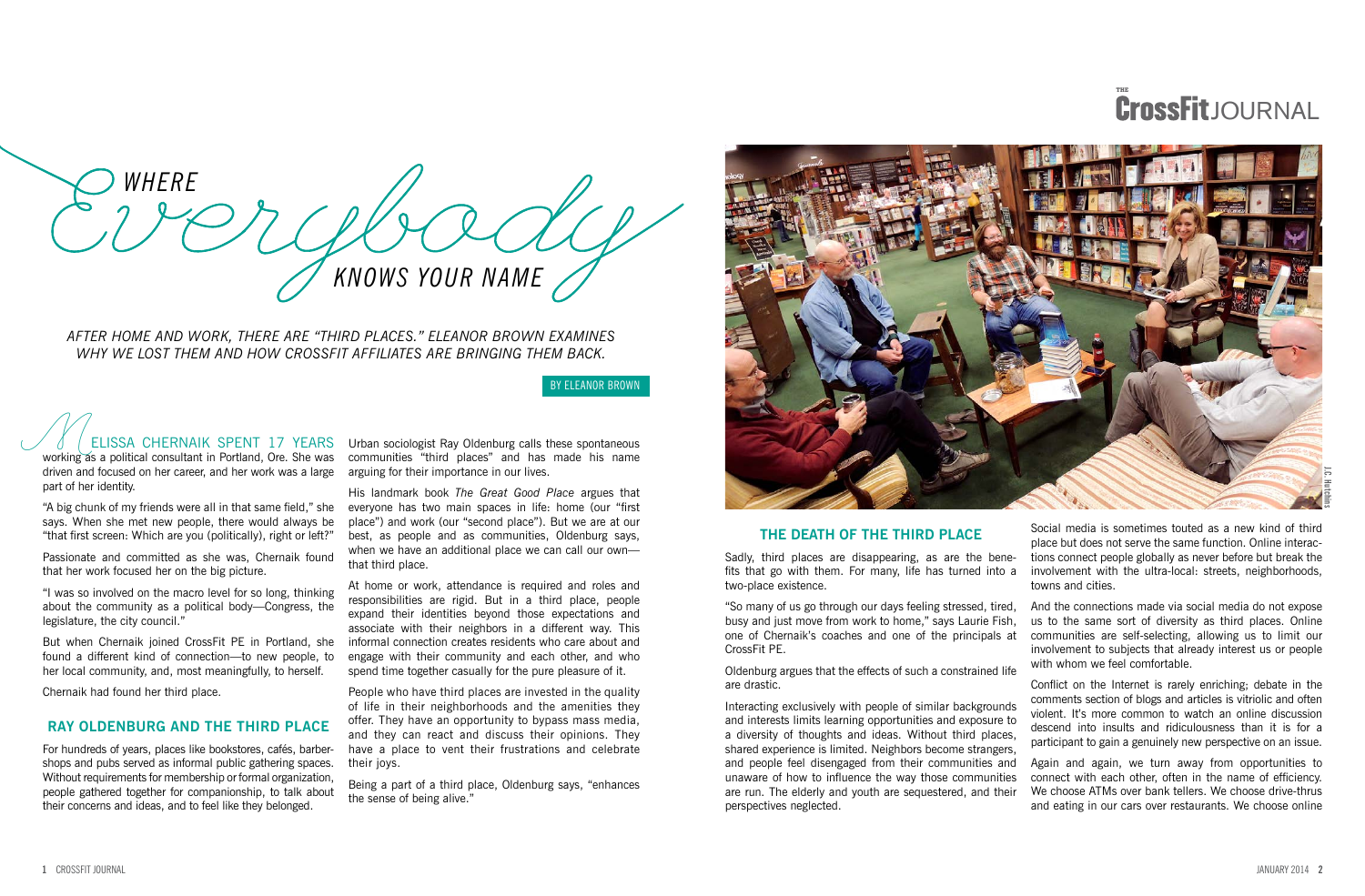Urban geography has supported this increasing isolation. Suburban sprawl has left residents living in communities that demand a car, and time in public spaces is limited to anonymous strip malls, where transactions are kept brief and the only identity is as consumer.

Small, independent businesses that attract and encourage a vibrant, casual, third-place-friendly community have

been replaced by homogenous chains. In our search for a comfortingly predictable experience, we have sacrificed local character: a suburb of Wichita, Kan., can look curiously like a suburb of Vancouver, B.C.

And while they have literally changed the landscape, those nationally and internationally owned businesses have little commitment to the health and well-being of the community, funneling away profits, tax dollars, jobs and a place's unique identity.

"We aimed," Oldenburg says, "for comfort and well-stocked homes and freedom from uncomfortable interaction and the obligations of citizenship. We succeeded."

## **CROSSFIT BOXES AS THIRD PLACES**

Following the cultural move toward isolation and anonymity, the fitness industry has built gyms where people work out in parallel, sealed off from each other by headphones and personal television screens.

But CrossFit affiliates are different. Applying Oldenburg's criteria for third places to boxes (such as a welcoming atmosphere, a diverse membership and a low-key physical space) yields a shockingly apt fit—as though affiliates were designed as gathering spaces first and gyms second.

CrossFit is not just a novel workout; its boxes offer a new community space, an alternative to the village tavern or the general store, with the power to reconnect us to our communities and to each other.

In a CrossFit box, neither status nor external responsibilities matter. Senator and janitor are equal, and even internal CrossFit achievements—by elite competitor or recent on-ramp graduate—do not affect members' enjoyment. That leveling quality brings athletes into contact with people they would not encounter in a home-work-home existence.

# **CHARACTERISTICS OF A** Third Place

To Chernaik, leaving her political identity behind has been a positive side effect.

"Meeting people who are teachers and artists, folks who I never would have come across in my life otherwise, reminded me that your whole world doesn't have to be one thing," she says.

Unlike work or home, attendance at a third place is not required at any specific time. Athletes, however, often develop a routine, and the connections they make at their box encourage attendance.

"It's not unusual to miss a day and get two or three text messages asking why you didn't show up to class," says Anna Lee, who trains at CrossFit 5th Ave. in New York City.

While the explicit intent of going to the gym is the workout, conversation is one of its greatest joys, from the pre-WOD trash talk to the mid-WOD encouragement and the post-WOD chatter. This light and positive mood characteristic of third places is evident in the banter between athletes and in interactions between members and coaches.

"That's what happens when you bring a group of friends together; you can spend hours talking about practically anything," says Ryan Flores of CrossFit PE. "I've heard people getting advice (on topics) from parenting to cooking to kipping pull-ups ... nothing ceases to amaze me."

Ultimately, a third place offers a feeling of belonging. Athletes develop a sense of ownership—it is not "the box" but "my box." Their attendance roots them and reminds them of their identity outside their responsibilities at work

and at home.

It isn't just the workout that offers a feeling of what Oldenburg describes as being "regenerated or restored" it's the place itself and the people in it.

"Community is the base of everything," says Mike Poppa, head trainer of RFS CrossFit/Real Fitness Sarasota. "Yeah, the workouts are crazy and we push ourselves mentally and physically, but being able to step into a place where everyone has the same common goals and is here to help each other—that's the most important."

# *"WE AIMED," OLDENBURG SAYS, "FOR COMFORT AND WELL-STOCKED HOMES AND FREEDOM FROM UNCOMFORTABLE INTERACTION AND THE OBLIGATIONS OF CITIZENSHIP. WE SUCCEEDED."*

donations over volunteering. We choose the self-checkout over the grocery-store cashier. We choose elaborate home theaters over movie theaters. We choose e-books over libraries. We choose a game of Candy Crush over chatting with other people waiting in line.

#### THIRD PLACES:

» Are "neutral ground" for the attendees, where everyone feels equally welcome.

» Act as a "leveler": external status does not matter.

» Have "conversation (as) the main activity." Though third places are designed with a specific purpose (coffee shop, hair salon), conversation makes the experience special.

» Are "accessible and accommodating," with a convenient location and flexible opening hours so people can attend when they are free from other responsibilities.

» Are frequented by "regulars," who set a positive tone and keep the community lively.

» Have a "low profile": a physical space that is welcoming, not formal or intimidating.

» Offer a "playful mood" with lighthearted interactions.

» Become "a home away from home" for the attendees.

*Source: The Great Good Place, Ray Oldenburg (Da Capo Press, 1999)*